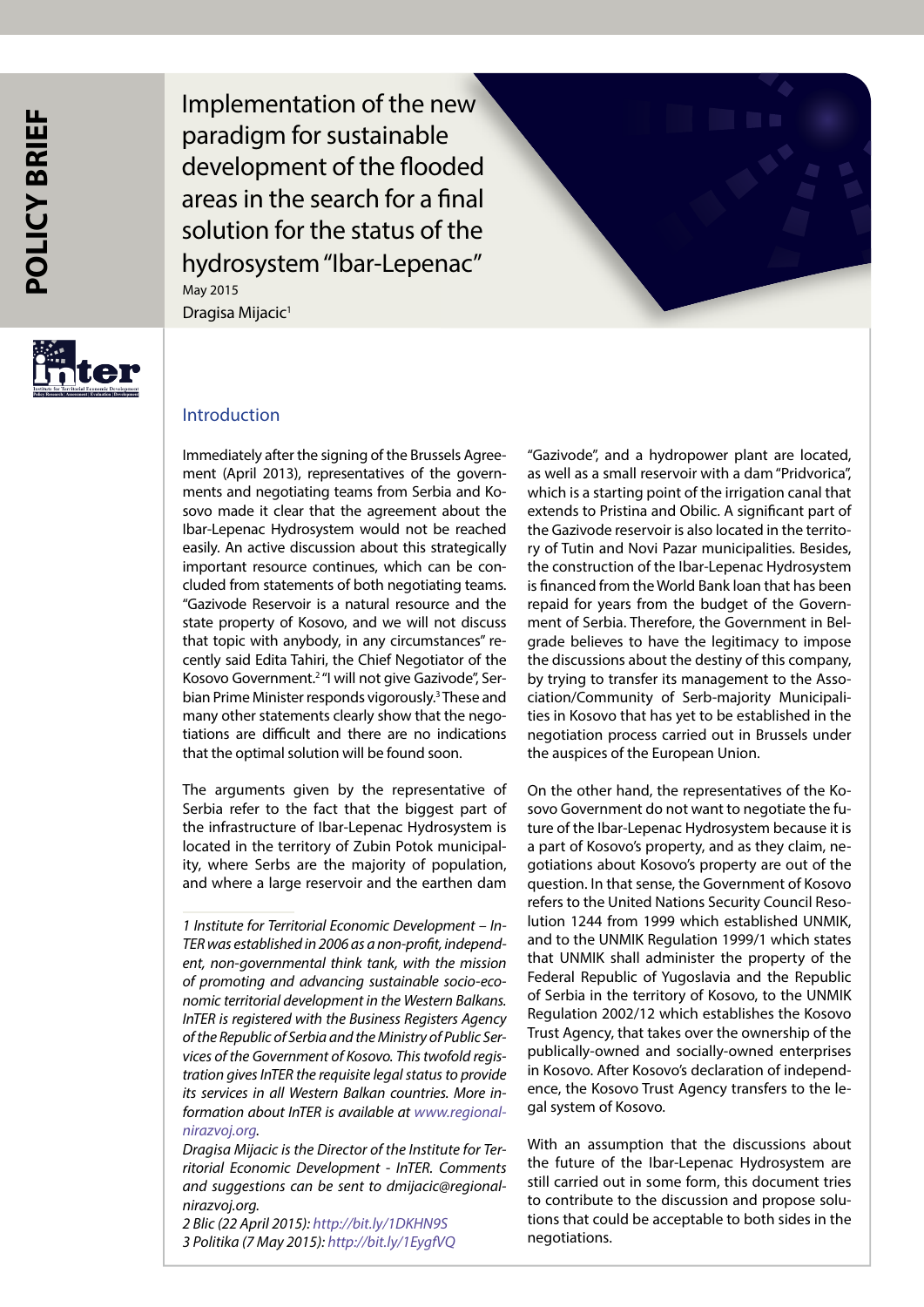# Ibar-Lepenac Hydrosystem

Ibar-Lepenac Hydrosystem is a complex system of dams, hydroelectric power plants and water-bearing channels that consisted of two parts, the northern part, relying on the basin and potentials of the Ibar River and the southern part, relying on the resources of the river Lepenac. The northern part of the hydrosystem involved the construction of a dam and the hydroelectric power plant "Gazivode", the construction of the small dam "Pridvorica" and the system of pumping stations, and overground and underground water-bearing channels. Construction of the northern part of the hydrosystem "Ibar-Lepenac" began in 1972 when Dzemal Bijedic, Prime Minister of SFRY, laid the foundation stone for the construction of an earthen dam near the village of Gazivode, and the dam, reservoir and hydroelectric power plants were later named after that village. Gazivode Dam was completed in 1977, and the hydroelectric power plant in 1983, while the complete construction of the northern part of the hydro system was completed in 1986. The project was funded from the World Bank's loan, and construction works were carried out by "Hidrotehnika" from Belgrade.

Construction of the southern part of the hydrosystem "Ibar-Lepenac", which was linked to the water resources of the river Lepenac in southern Kosovo has never started, and we can say that this system was never finished in a way it was originally designed.

There is no doubt that the hydrosystem "Ibar - Lepenac" represents a strategic economic resource in Kosovo. Gazivode reservoir is a 24km long reservoir with 380 million m3 of water, with a smaller portion (about one third) located in the municipalities of Tutin and Novi Pazar, and the majority in the municipality of Zubin Potok. The Dam "Gazivode" is one of the largest earthen dams in Europe with a length of 460m and a height of 107m. Below the dam there is a hydropower plant with two turbines of 17.5kW each (total installed power of 35kW) and a compensating reservoir "Pridvorica" with 480,000m3 of water, where the water-bearing channel system begins.

The channel infrastructure consists of open and closed water bearing channels of capacity 22.2m3/s, as well as several pumping stations. A water-bearing channel of the total length of 146.6km is used for water supply of drinking water to regional and local water supply systems, irrigation of agricultural land and for water supply of large energy systems and industrial plants. In addition to the primary line, the channel is divided into three major branches, one of which leads to Trepca, the other to Pristina and Caglavica, where water is pumped into the lake Badovac, and the third to Feronikl and Drenas/Glogovac. The main line runs to the thermal power plant "Kosovo B" in Obilic.

Hydrosystem "Ibar-Lepenac" supplies drinking water to about 15% of the territory of Kosovo, to the inhabitants of Mitrovica, Zvecan, Skenderaj/Srbica, Vushtri/Vucitrn, Drenas/Glogovac and Pristina with the surroundings (Kosovo Polje, Gracanica, Lipljan, Kastriot/Obilic). The construction is currently under way of a water supply system for the municipalities of Zubin Potok, Mitrovica North and Zvecan which also relies on water from the hydrosystem "Ibar-Lepenac". Hydrosystem "Ibar-Lepenac" also supplies water for strategically important industrial facilities in Kosovo, primarily for thermal power plant "Kosovo B"<sup>4</sup> and "Kosovo A", as well as Feronikl from Drenas/Glogovac and Trepca from Mitrovica. In addition, the hydro system "Ibar-Lepenac" provides irrigation for about 1,860 hectares of agricultural land in Kosovo.<sup>5</sup> Water from the hydrosystem "Ibar-Lepenac" is also counted on for cooling of the turbines of the thermal power plant "New Kosovo" of 600MW, the construction of which is planned in the coming years.

### Management of the hydrosystem "Ibar-Lepenac"

Management of the hydrosystem reflects the dual reality in northern Kosovo. On the one hand, the hydrosystem is managed by the Public Company "Ibar-Lepenac" based in Pristina. "Ibar-Lepenac" was founded in 1986 as a sociallyowned company for the purpose of operation and maintenance of infrastructure and equipment of a multifunction system. With the arrival of UNMIK and the establishment of the Kosovo Trust Agency, Hydrosystem "Ibar-Lepenac" becomes a public company. In early 2008, the hydrosystem became the Waterpower Company "Ibar-Lepenac", a joint stock company completely owned by the Government of Kosovo.<sup>6</sup> Waterpower Company "Ibar-Lepenac" has 196 employees<sup>7</sup> and supplies drinking water to several regional water supply systems in Kosovo, water for irrigation of agricultural land and for industrial plants (Trepca, Kosovo B. Kosovo A and Feronikl) and generates electricity.<sup>8</sup>

On the other hand, facilities of the hydrosystem "Ibar-Lepenac" in northern Kosovo are managed by the Public Company for Water Supply and Production and Distribution of Electricity "Ibar", based in Zubin Potok. The public company was established by the Government of the Republic of Serbia on 15 March 2002, but it was never officially recognized by the competent bodies of the UNMIK administration, and therefore is considered illegitimate by the Kosovo institutions.

Despite the duality in the management of resources of the company "Ibar-Lepenac" and frequent political and security problems in the north of Kosovo, the hydrosystem functioned without any major problems during the

*<sup>4</sup> According to the estimation of the Kosovo Energy Corporation (KEK), if the water from the hydrosystem "Ibar-Lepenac" is stopped, the thermal power plant "Kosovo B" could only operate for not more than six hours.*

*<sup>5</sup> Kosovo National Water Strategy 2015-2034, p. 105. 6 VWater Management Company "Ibar-Lepenac" operates within the Law on Business Entities (Law no. 02/L-123) and the Law on Public Companies (Law no. 03/L-087). 7 including 21 employees from Zubin Potok 8<http://bit.ly/1bOUSc3>*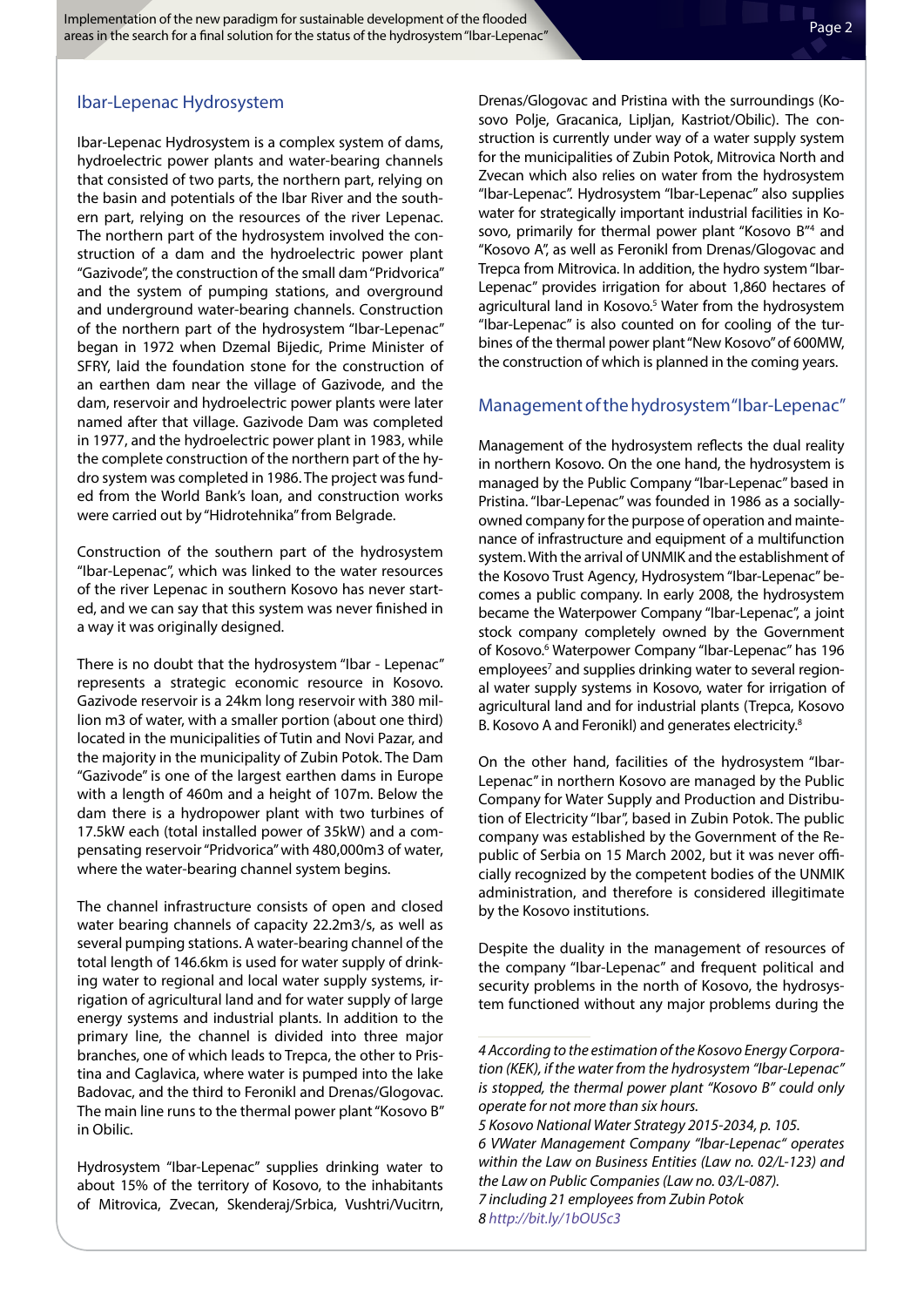years after 1999. This can be explained by the strategic importance of this system for the energy and economic stability in Kosovo.<sup>9</sup>

## Legislation related to the Hydrosystem "Ibar-Lepenac"

Legislation related to the Hydrosystem "Ibar-Lepenac" consists of laws regulating the water and water resources management sector, and the laws regulating the energy system in Kosovo.

The foundation for legislation covering water management in Kosovo is the Law on Waters no. 04/L-147<sup>10</sup> which stipulates four types of revenues generated through the use of water in the Article 27:

- 1. Consumption of water for drinking, food preparation, irrigation of agricultural land and the use for industrial needs;
- 2. Electricity generation;
- 3. Tourism and recreation;
- 4. Water delivery and releasing, as well as other activities.

The fee for the use of water and water resources is defined in the Administrative Instruction No. 6/2006 which determines the compensation rates for each type of water use.

- • Untreated water taken directly: 0.001 EUR/m3;
- • Watering of agricultural land with water from reservoirs: 10 EUR/ha;
- • Electricity producers for each produced kWh in the hydro power plant: 2.5% from the price sold;

It is important to mention that a public debate of the Ministry of Environment and Spatial Planning of the Government of Kosovo is currently ongoing, regarding the adoption of the Administrative Instruction about Sanitary Protected Areas<sup>11</sup> that will, among other issues, limit the use of economic and tourism potentials of the Gazivode reservoir by prohibiting the use of vessels using fuel oil, water sports, swimming, commercial fish farming, livestock watering, application of fertilizers, construction on the banks, etc. Adoption of this decree will certainly limit the development of municipalities where the reservoir is, in this case the municipality of Zubin Potok.<sup>12</sup>

*9 Apart from representatives of the government from Pristina and Belgrade who often talk about the importance of this system, strategic importance of the hydrosystem "Ibar-Lepenac" is also emphasized in the secret report of the American Embassy in Kosovo, named "Kosovo's Water System: Interdependence of North and South Makes Sabotage Unlikely ". See: <http://bit.ly/1JhkQjn>*

*10 Official Gazette of the Republic of Kosovo no. 10 from 29April 2013.*

*11 Proposal of the Administrative Instruction about Sanitary Protected Areas can be found at <http://bit.ly/1cKNOy5>*

*12 Provisions of this Administrative Instruction will not affect the banks of the Gazivode Lake that belong to the territory of*  The legal framework for management and organization of the energy sector in Kosovo includes the following laws:

- Law No. 03/L-184 on Energy;
- Law No. 03/L-185 on Energy Regulator;
- Law No.03/L-201 on Electricity;
- Law No. 04/L-016 on Energy Efficiency;

Apart from these laws, an important role in this sector also belongs to the Energy Strategy of the Republic of Kosovo 2013-2022.

Funds collected from fees for water use or electricity generation are paid to the budget of Kosovo. Regardless of the fact that the majority of the infrastructure of the hydrosystem "Ibar-Lepenac" is located in the municipality of Zubin Potok, which suffered huge losses from the construction of the water reservoir "Gazivode",<sup>13</sup> no mechanism has been established so far to compensate for flooded land and ensure a sustainable development of this area.<sup>14</sup> In other words, Kosovo's legislation does not include any compensation for the municipalities that host water accumulations for irrigation and electricity generation.

### A new paradigm for the development of the territory with a hydrosystem

During the 1990s, the World Bank recognized the fact that construction and maintenance of the hydrosystem can significantly contribute to poverty reduction in the developing countries. Analyses have shown that the construction of a hydrosystem mostly affects local population which suffers from the consequences of a forced movement of the population and the change of social and economic circumstances, including the loss of income, job, property, social infrastructure, etc. A one-time compensation for flooded land is not sufficient to cover for losses suffered by the local population. For that reason the World Bank introduced a new paradigm that proposes a more righteous benefit sharing from the use of the hydrosystem in order to ensure the sustainability of the development of local communities affected by the construction of such installations.<sup>1516</sup> Benefit sharing is also

*the City of Novi Pazar and the Municipality of Tutin. 13 Only in the municipality of Zubin Potok, the construction of the Gazivode reservoir flooded 13 villages and around 3,500 people were displaced, of which some permanently moved away from the municipality.*

*14 For example, total investments of the Ministry of Economy (and Finance) of the Government of Kosovo to the municipality of Zubin Potok for the period 2006-2011 were 14,820€ or 2€ per capita. Sources: Kosovo National Water Strategy 2015-2034, p. 132.*

*15 Chaogang Wang, A Guide for Local Benefit Sharing in Hydropower Projects, Social Development Working Papers No. 128/June 2012, World Bank, available at [http://bit.](http://bit.ly/1dE9Fay) [ly/1dE9Fay](http://bit.ly/1dE9Fay)*

*16 Leif Lillehammer, Orlando San Martin and Scivcharn Dhillion, Benefit Sharing and Hydropower: Enhancing De-*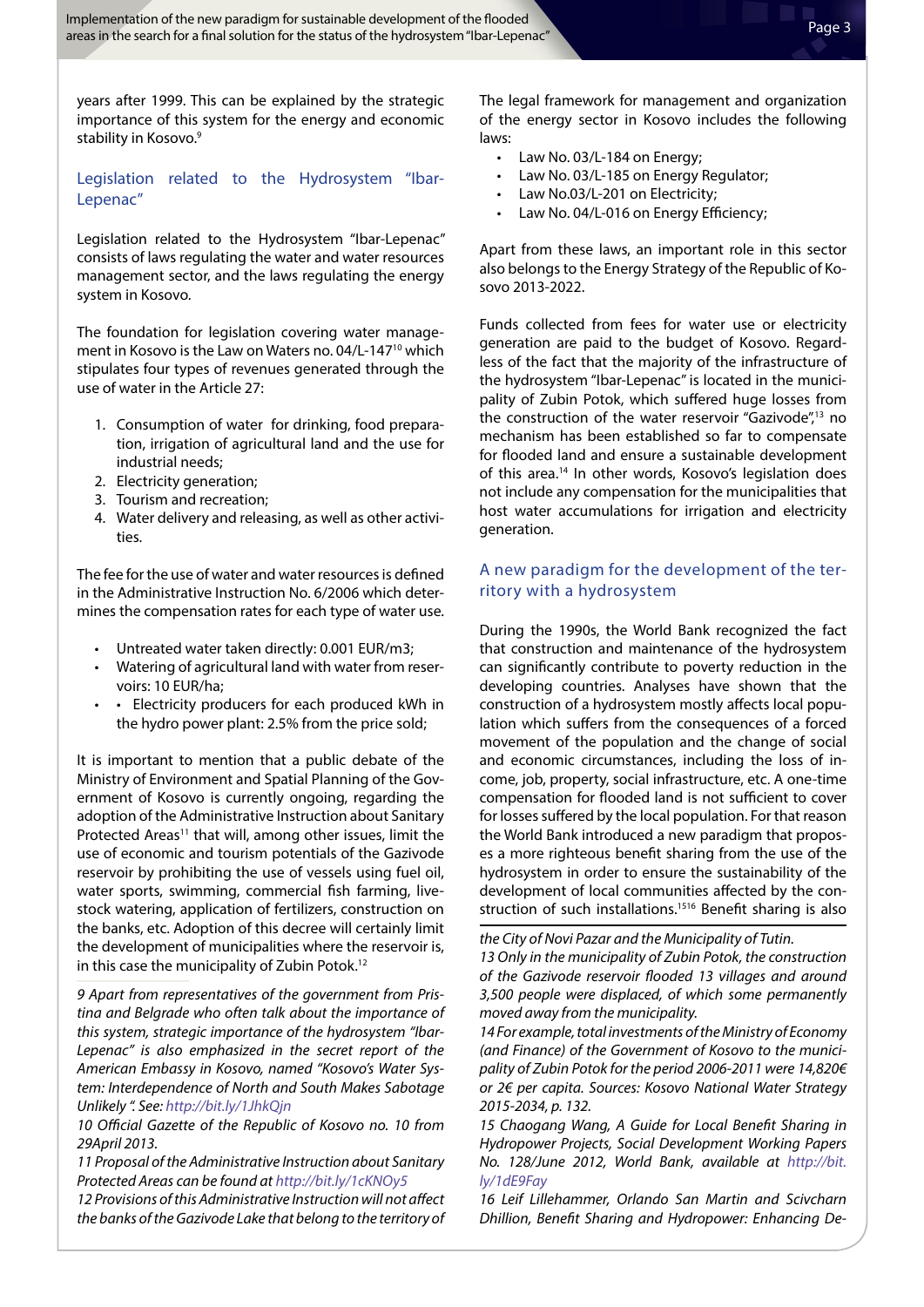recognized by the World Commission of Dams<sup>17</sup> which, in the report from November 2000, defines a more righteous benefit sharing as one of the seven priorities for the improvement of hydrosystem management.<sup>18</sup>

Benefit sharing reflects in different financial and nonfinancial instruments that are based on the agreement between all the key actors: hydrosystem management companies, government representatives from different levels and representatives of the local community (including non-governmental organisations).

Financial instruments include the allocation of a part of the profit generated through the use of the hydrosystem for the needs of local community development and they include the mechanisms for direct transfer into the budget of local self-governments or regional governments, the possibility for prioritisation in the electricity or water supply, more favourable prices for electricity or water from the hydrosystem, financing of environmental projects and ecological associations, establishment of the fund for community development or a distribution of shares of the company managing the hydrosystem. On the other hand, non-financial instruments include cooperation with the local community during the preparation of project documents or during the management of the hydrosystem in order to ensure a maximum benefit for the local population. Non-financial instruments also include benefits from the secondary infrastructure built for the needs of the hydrosystem (roads, accommodation facilities for workers, sports infrastructure, etc.), as well as employment opportunities for the local populations.

The role of the central government is also very important in the recognition of the need to treat the territory where large hydrosystems are built in a special way in order to ensure their sustainable socio-economic development and reduce negative externalities. For that purpose, central government passes laws, by-laws and policies that encourage the development of these territories.

*velopment Benefits of Hydropower Investments Through an Operational Framework, Final Synthesis Report, A Sweco Report for the World Bank, September 2011.*

*17 The World Commission on Dams was established in May 1998, by the World Bank and the World Conservation Union (IUCN), in response to international and local controversies around the construction of large dams. The mandate of this organization is to review the development influence of the construction of large dams, as well as alternatives for water resources and energy development; and to develop internationally acceptable criteria, guidelines and standards for planning, designing, construction, impact assessment, monitoring and prohibition of the use of dams. More about the World Commission on Dams can be found at: <http://bit.ly/1CIpTXI>*

*18 Dams and Development: A New Framework for Decision-Making, the World Commission of Dams, November 2000, <http://bit.ly/1zZPu0E>*

There are numerous examples where the new paradigm of a more righteous benefit sharing is applied, where socio-economic development of the territory with hydrosystems is encouraged, and some of them are presented here.

### *Norway*

The principle of benefit sharing in hydrosystem construction and management in Norway is regulated by different laws, of which the most important are: Industrial Concession Act No. 16 (1917), Watercourse Regulation Act (1917), Energy Act (1991) and Water Resources Act (2000).

Due to a specific geography, there is not much displacement when hydropower plants are built in Norway. However, municipalities where hydropower systems are located have significant benefits from these facilities, in the following way:

- Taxes and fees paid to regional and local authorities by hydropower companies. They include a resource use tax, a tax on profit of the hydropower company and fees for licenses. The resource use tax is calculated based on the average power generation from the plant;
	- Tax on profit: 28%, of which 20.75% goes to the central budget, 2.5% to regional government and 4.75% to the municipalities;
	- Property tax: 0.7% of the market value of the hydrosystem;
- Resource tax: 0.013 NOK (0.0015 EUR) per kWh at the power plant, of which 0.011 NOK (0.0013 EUR) goes to the municipalities, and 0.002 NOK (0.0002 EUR) to the regional government;
- Fees: hydrosystems pay up to 10% of electricity generated on their territory to local authorities.
- • Equity sharing: Municipalities have an equity share in the hydropower system and receive benefits in the form of dividends;
- Preferential electricity rates: Municipalities hosting hydrosystems have a more favourable rate for the electricity produced in their territory;
- Local development fund: Hydropower companies pay a non-recurrent amount to a local area business development fund managed by the municipalities hosting the systems.

### *Montenegro*

Montenegro also has a stimulating legislation which enables the development of municipalities that host hydro accumulation systems. This field is regulated by the Law on Financing of Water Management<sup>19</sup> which stipulates the payment of fees for the use of water for electricity genera-

*19 "Official Gazette of Montenegro CG" no.65/08*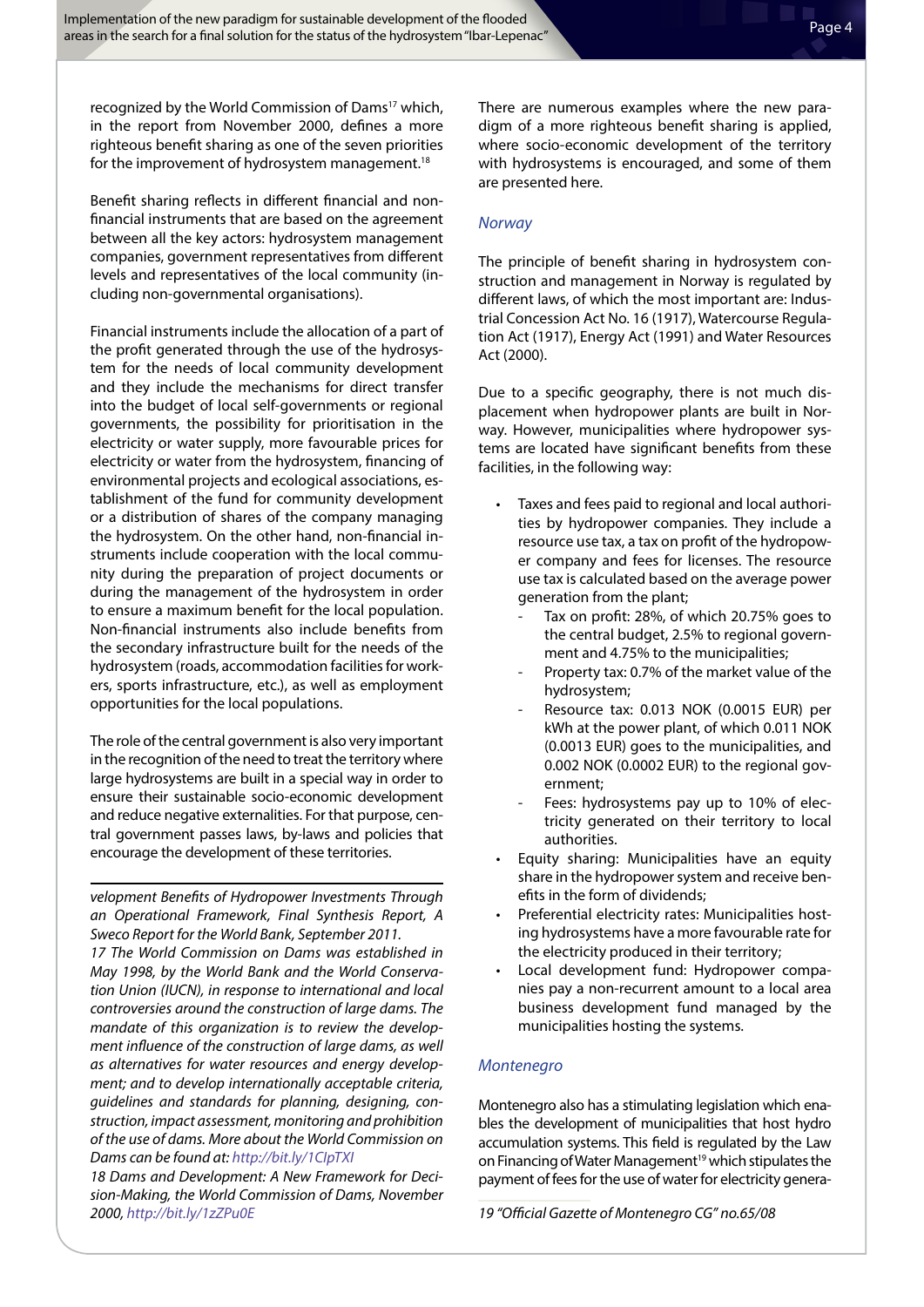tion, other operation purposes, irrigation, communal needs, etc. This law defines a sharing of funds collected from fees between the central government and municipalities that host the resources based on water use, with the 70:30 ratio.

The fee is paid per quantity of generated electricity (kWh) at the plant, and for the use of water power for other operation purposes according to the power of facilities. In case of interstate water stream, the fee is paid according to the quantity of generated electricity from water that directly fills hydro accumulation with water from the territory of Montenegro, if not otherwise defined by an international agreement. The fee is also paid for the use of water in extremely favourable natural conditions, by using hydro accumulations, and calculated according to the volume (m3) of hydro accumulation or its part, defined in the technical documents.

The fee for water use is defined in a special decision of the Government of Montenegro.<sup>20</sup> Here we present the fees for water use that are relevant for the needs of this document:

- Fee for drinking and communal needs 0.015 EUR/ m3 of delivered water;
- Fee for operational and technological needs 0.02 EUR/m3 of used water;
- Irrigation fee 0.004 EUR/m3 of extracted water;
- • Fee for drainage or delivery of water for commercial needs 0.03 EUR/m3 of delivered water;
- • Fee for electricity generation at the plant 0.0001 EUR/kWh, for the use of water in extremely favourable natural conditions by using hydro accumulations 0.0006 EUR/m3, and for other operational purposes 0.00005 EUR/kW.

#### *Bosnia and Herzegovina*

Both entities in Bosnia and Herzegovina have a favourable legislation that stimulates development in the municipalities that host hydro accumulation facilities.

In the Federation of Bosnia and Herzegovina, this is regulated by the Law on Collection and Direction of a Part of Revenues Generated from the Use of Hydro Accumulation Facilities<sup>21</sup> which defines a fee of 0.01 KM (0.0051EUR) per generated kWh and 0.005KM (0.0025EUR) per consumed m3 of water. The fee is harmonized with the increase or decrease of the electricity rates defined by the Regulatory Commission for Electricity in the Federation Bosnia and Herzegovina.

The fee is paid to the budget of the municipality or town where a hydro accumulation facility is built. If hydro accu-

*21 "Official Gazette of the Federation BIH", no. 44 from 12 September 2002, 18/3, 9/04, 57/06*

mulation is built in the territory of two or more municipalities, the funds are distributed proportionally, according to the surface of flooded land and the quantity of collected water from the territories of those municipalities.

Similar legislation also exists in the other entity of Bosnia and Herzegovina, the Republic of Srpska. This field is regulated by the Law on Fees for the Use of Natural Resources for Electricity Generation<sup>22</sup> which defines the fee of 0.01KM (0.0051EUR) per generated kWh. The funds paid to the budgets of municipalities that host the hydro accumulation facilities and the Solidarity Fund for the Republic of Srpska's Recovery with a 50:50 ratio.<sup>23</sup> If hydro accumulation facilities are built on the territory of more municipalities, the fees are shared in proportion to the surface of the flooded land.

Legislation in the Republic of Srpska stipulates that municipalities can use funds collected from water use fees for electricity generation only for:

- • Construction and rehabilitation of primary infrastructural facilities (water supply, sewerage, heating system, local roads, etc.) serving the purpose of economic development and employment.<sup>24</sup>
- Construction of new business capacities or expansion of the existing ones, including stimulating loans, as well as other purposes defined by the Programme for the use of funds paid on the basis of fees that municipalities are obligated to adopt in local assemblies and deliver to the Ministry of Finance of the Republic of Srpska.

## Implementation of the new paradigm as a part of sustainable solution for the issue of managing the hydrosystem "Ibar-Lepenac"

Construction of the hydrosystem "Ibar Lepenac" has not contributed to sustainable development of municipalities where the main infrastructural installations of the system are located. Namely, with the construction of the Gazivode reservoir, municipality of Zubin Potok and parts of the municipalities of Tutin and Novi Pazar have lost their demographic and economic base, which contributed to the stagnation of their development. Therefore, the fact that these municipalities are some of the least developed municipalities in the Balkans is not surprising.

The existing legislation in Kosovo and Serbia does not encourage the development of municipalities where artificial lakes are located for electricity generation or irrigation, and revenues generated through the exploitation of these resources go to companies managing the resources

*<sup>20</sup> Decision on the Amount and Method of Calculation of Water Fees and Criteria and Methods for the Definition of the Water Pollution Level, "Official Gazette of Montenegro", no. 29/09 from 24 April 2009*

*<sup>22 &</sup>quot;Official Gazette of the Republic of Srpska ", No. 52 from 16 June 2014*

*<sup>23</sup> Fund sharing was introduced by the Law from 2014, when the Solidarity Fund was established in order to help the flooded areas. The previous law stipulated that all such funds were collected by municipalities.*

*<sup>24</sup> At least 30% of these total funds collected on the basis of this Law have to be used for infrastructure development.*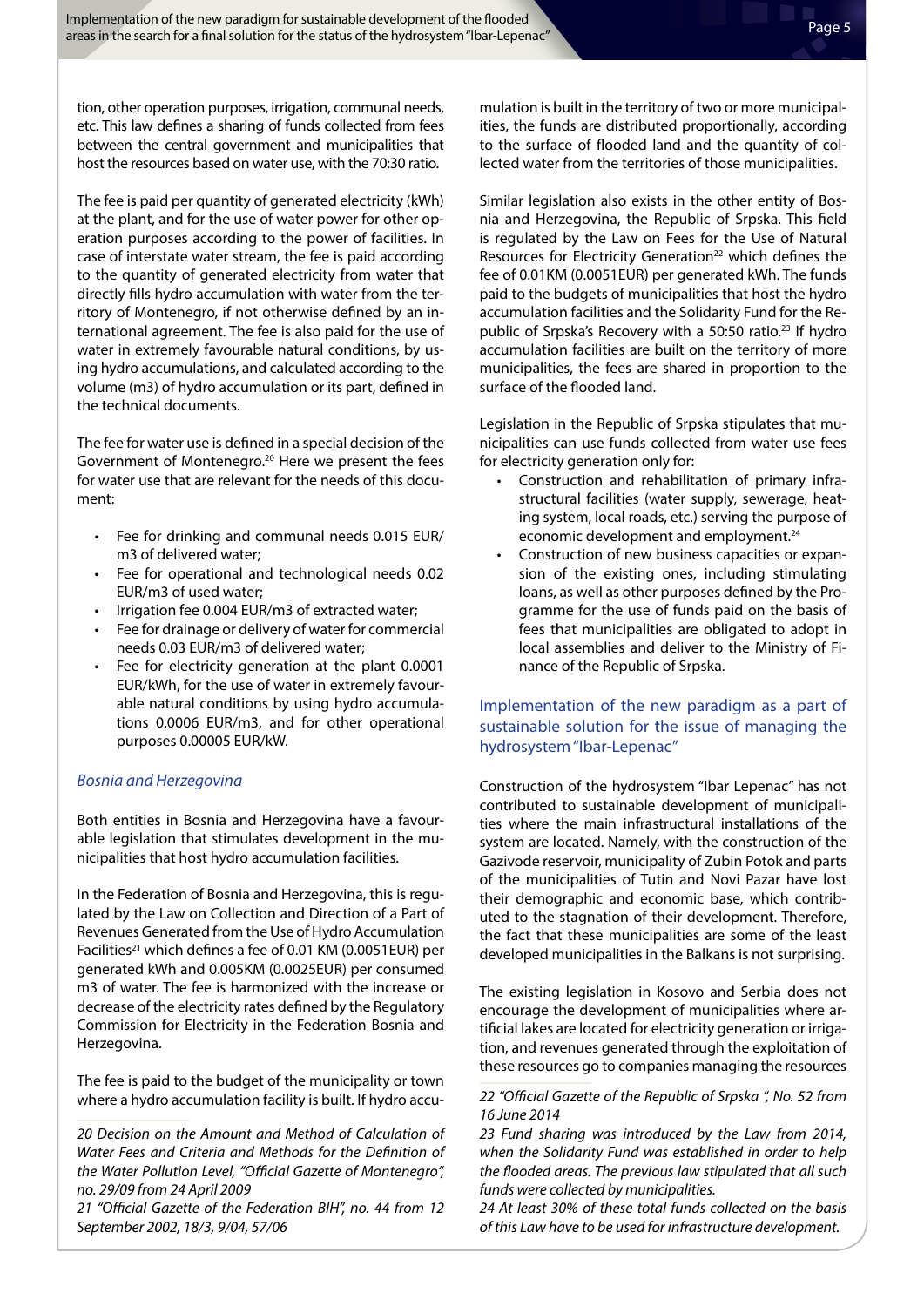or the central budget. Having in mind that the destiny of the Hydrosystem "Ibar-Lepenac" is in the focus of negotiations in Brussels between Pristina and Belgrade, this is a unique opportunity to rectify historical injustice inflicted to the municipalities of Zubin Potok, Tutin and Novi Pazar, as well as municipalities in Kosovo where the channel network is located, and to support their sustainable development in the future.

With that goal, the following recommendations that will contribute to sustainable development of flooded territories are proposed.

## *Recommendation 1: Implementation of the new paradigm of righteous benefit sharing as support to the development of municipalities that suffered losses due to the construction of the Hydrosystem "Ibar-Lepenac"*

Bearing in mind that the use of resources of the Hydrosystem "Ibar-Lepenac" only makes profit in Kosovo, it is necessary to adopt laws and bylaws within the Kosovo legal system that would guarantee an equal distribution of a part of profit in accordance with the principles of good practice in the implementation of a new paradigm of development of municipalities that suffered losses due to the construction of this system. This legislation should regulate the transfer of a part of revenues generated by using the resources of this system to local self-governments in the territories where parts of the Hydrosystem "Ibar-Lepenac" are located, generated through the collection of fees for water use for power generation, irrigation, municipal needs and industrial needs. In this respect, the following solutions are proposed:

- Half the revenue from the production of electricity in the Gazivode hydroelectric power plant is to be divided between the municipalities of Zubin Potok, Tutin and Novi Pazar, in proportion to the surface of the submerged lands and in proportion to the amount of collected water from the territories of these municipalities. This fee is calculated based on the amount of electricity generated (in kW) at the power plant and on the amount of water used (m3). The second half of this fee is to be divided between the budget of Kosovo and the budget of the Association/Community of Serb-majority Municipalities in Kosovo in the percentage that would be agreed within the framework of the Brussels negotiations. The amount of compensation had to be aligned with the price of electricity in Kosovo.
- At least two-thirds of revenues from fees for water use from reservoirs for irrigation, communal needs and industrial needs should be split between the municipalities of Zubin Potok, Tutin, Novi Pazar and other municipalities in Kosovo (Mitrovica, Vucitrn, Obilic, Pristina, Glogovac)

where the channel network of the Hydrosystem "Ibar-Lepenac" is located, in proportion to the surface of the submerged lands of these municipalities. This fee is calculated based on the quantity of water delivered (m3) at the threshold of the dam "Pridvorica". A third of the fees should be divided between the budget of Kosovo and the budget of the Association/Community of Serbmajority Municipalities in Kosovo in the percentage that would be agreed within the framework of the Brussels negotiations. The amount of compensation has to be aligned with the rules on collection for water used for irrigation, communal needs, for cooling the turbines of power plants or for the industry.

- Local self-governments in Kosovo and Serbia that collect revenues from the water use fees of the reservoir "Gazivode" can use these funds exclusively for the implementation of development programs and projects that are in line with the development strategies of these local self-governments. At least half of the revenues collected in the municipalities of Zubin Potok and Tutin must be used for the development of villages and settlements which have suffered direct losses from the flooding, while in case of Novi Pazar the percentage of direct benefits for villages that suffered losses from the construction of the reservoir "Gazivode" should not be less than 75%.
- • It is necessary to establish a Regional Agency for Sustainable Development of the Lake Gazivode which would have jurisdiction throughout the entire territory of the reservoir (in villages and settlements of the municipalities of Zubin Potok, Tutin and Novi Pazar). In that regard, it is necessary to find appropriate legal mechanisms for the establishment and operation of such an agency in the territory of Kosovo and Serbia. The Agency would deal with the promotion and development of tourism, economic and rural development, and it would have executive powers in environmental protection and regulation of fishing on the Lake Gazivode. The regional agency would be financed from the funds allocated to municipalities from fees for water use from the reservoir "Gazivode", from transfer funds from central authorities in Pristina and Belgrade, from EU programs and from donations.

### *Recommendation 2: Maintaining the energy stability of the municipalities in the north of Kosovo*

Gazivode Hydroelectric power plant plays an important role in the maintenance of the energy stability of the municipalities in the north of Kosovo, primarily the municipalities of Zubin Potok, Zvečan and the northern part of Mitrovica. Therefore, it is necessary to keep the mechanisms of delivery of the electricity produced in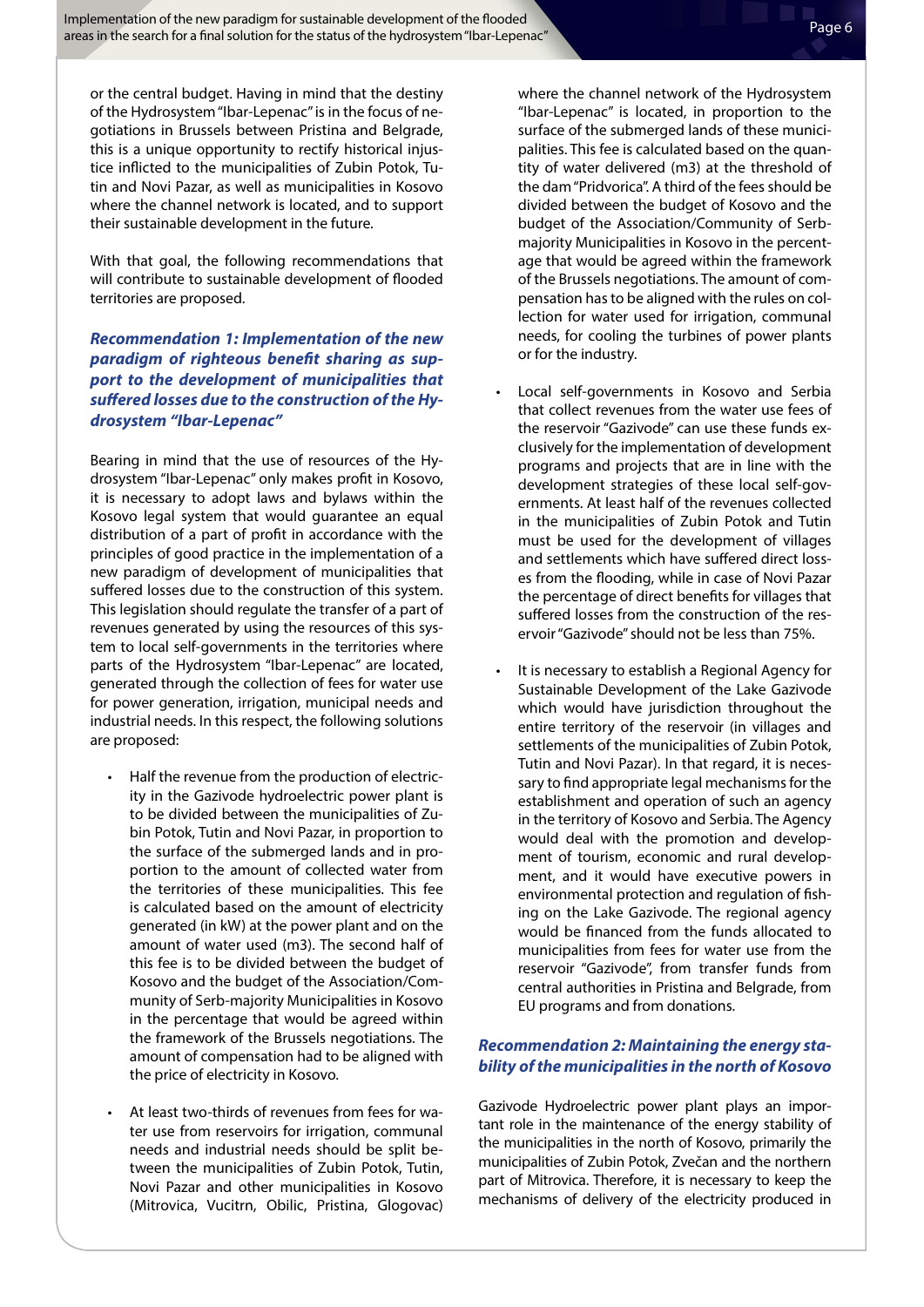the Gazivode hydroelectric power plant to the users from these municipalities in the north of Kosovo. It is necessary to also deliver a part of electricity from this plant to the energy system of Kosovo, in order to maintain its stability.

# *Recommendation 3: Treating the Gazivode reservoir as an economic, agricultural and tourism resource*

Gazivode reservoir is an economic, agricultural and tourism resource that should be utilized in the best possible way in order to facilitate sustainable development of the municipalities of Zubin Potok, Tutin and Novi Pazar. Therefore, it is necessary to adopt legislation in Kosovo and Serbia that stimulates an optimal exploitation of the potential of the lake, taking into account the current practice in environmental protection at water intakes and reservoirs. The solutions proposed in the proposal of the new Administrative Instruction of the Ministry of Environment and Spatial Planning of the Government of Kosovo restrict the development of areas around the lake, which is why a comprehensive public debate should be organised on the advantages and disadvantages of the proposals.

It is important to mention the necessity of solving the problem of disposing and cleaning of municipal waste that ends up in the Gazivode reservoir. In that sense, most problems are created by the city dump of the Municipality of Rozaje in Montenegro which is located on the bank of the Ibar River upstream from the reservoir, which is where most municipal waste comes from. Therefore, resolving the issue of pollution of the Gazivode reservoir should include the local and central authorities in Montenegro because the problem goes beyond the framework of negotiations between Belgrade and Pristina.

# *Recommendation 4: Negotiations about the final solution for the Public Company "Ibar-Lepenac"*

The first step in solving the status of the Public Company "Ibar-Lepenac" should be the change of the ownership share between the central government in Kosovo and local self-governments where the facilities of the company

are, to a 50:50 ratio. Local self-governments would participate in the ownership structure proportionally to the area size covered by the facilities of "Ibar-Lepenac" (water reservoirs, hydroelectric power plant and the channel network with pumping stations). Local self-governments of Tutin and Novi Pazar that operate within the legal system of Serbia should also be involved in the distribution of ownership.

The final solution for the Public Company "Ibar-Lepenac" should be searched for in privatization or recapitalisation. Having in mind the strategic importance of the resources this company has it is important that it even partially remains in public ownership, and a full privatization is not recommended. However, it is necessary to recapitalize the company in order to improve the efficiency in the management of this system and ensure the funds for reconstruction of the infrastructure, primarily the reconstruction of the channel network that is in a rather bad condition.

Ownership disputes between Serbia and Kosovo and a possible compensation from Kosovo to Serbia for the repayment of the World Bank's loan used for the construction of the system "Ibar-Lepenac" should be looked for within the Brussels negotiations.

# *Recommendation 5: Implementing the new paradigm of benefit sharing in case of other areas where hydro accumulation systems are located*

The case of the hydrosystem "Ibar-Lepenac" should not be treated as sui generis and the recommendation to the governments of Kosovo and Serbia is to adopt the necessary legislation that would enable the implementation of the new paradigm in other flooded areas as well, in order to ensure the conditions for their socio-economic development.  $\blacksquare$ 



*InTER – Institute for Territorial Economic Development – is an independent nongovernmental think thank with the mission of promoting and advancing sustainable socio-economic territorial development in the Western Balkans.*

*Vlajkovićeva 29, Belgrade* • *Kolašinskih kneževa bb, Zubin Potok office@regionalnirazvoj.org* • *www.regionalnirazvoj.org*